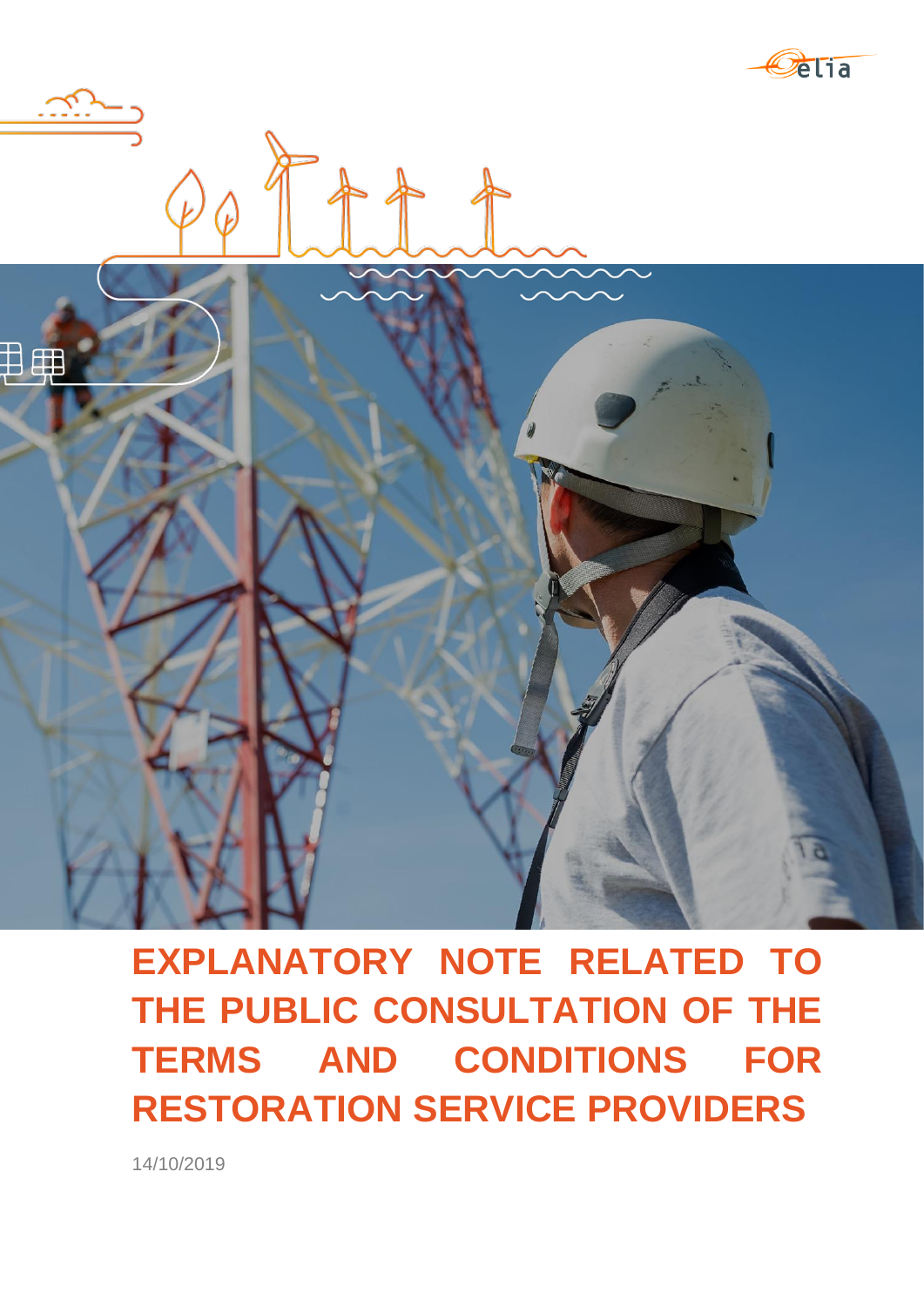

# TABLE OF CONTENTS

|  | 3. Terms and conditions for Restoration Service Providers explanation  5             |  |
|--|--------------------------------------------------------------------------------------|--|
|  |                                                                                      |  |
|  |                                                                                      |  |
|  |                                                                                      |  |
|  |                                                                                      |  |
|  | 3.4. Possibility of aggregation and geographical repartition of black-start units  6 |  |
|  | 3.5. Introduction of Restoration facilities with a limited Energy Reservoir  6       |  |
|  |                                                                                      |  |
|  |                                                                                      |  |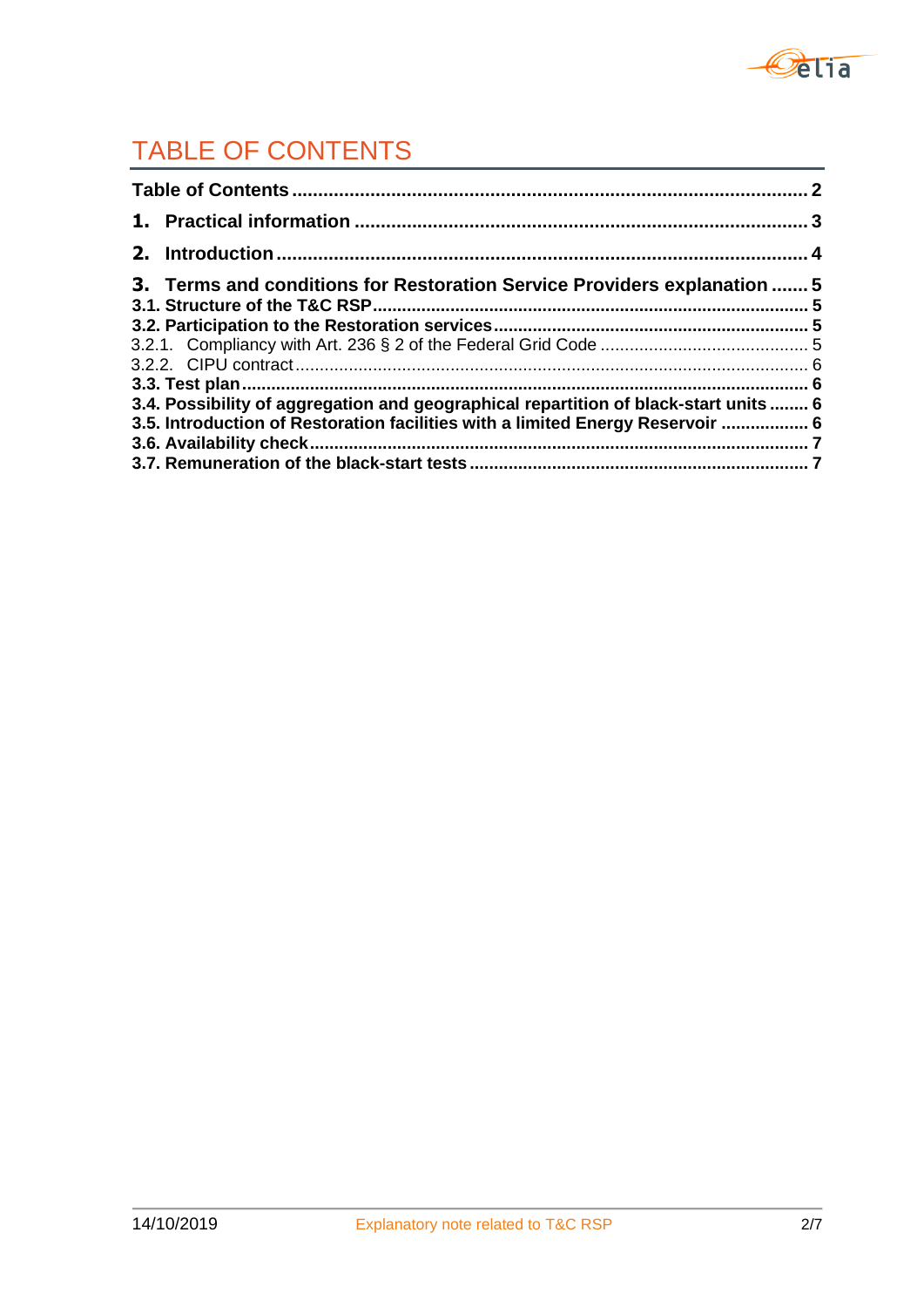

# **1. Practical information**

This note aims to contextualize the documents to be submitted by ELIA as required by Regulation EU 2017/2196 establishing a network code on electricity emergency and restoration (NC ER).

At the end of the public consultation, all comments will be made public on Elia's website, with an explanation of how Elia responded to these remarks or the reasons why they were not considered. Elia will respect the potential request for confidentiality and/or anonymity of respondents.

Comments concerning items outside the scope of the documents will not be considered by Elia.

The documents submitted for consultation can be consulted on the Elia website.

Stakeholders have one month to comment. Reactions must be sent no later than Thursday 14/11/2019 using the online form available on the Elia website.

Questions relative to the consultation can be sent to the following email address: [consultations@elia.be.](mailto:consultations@elia.be)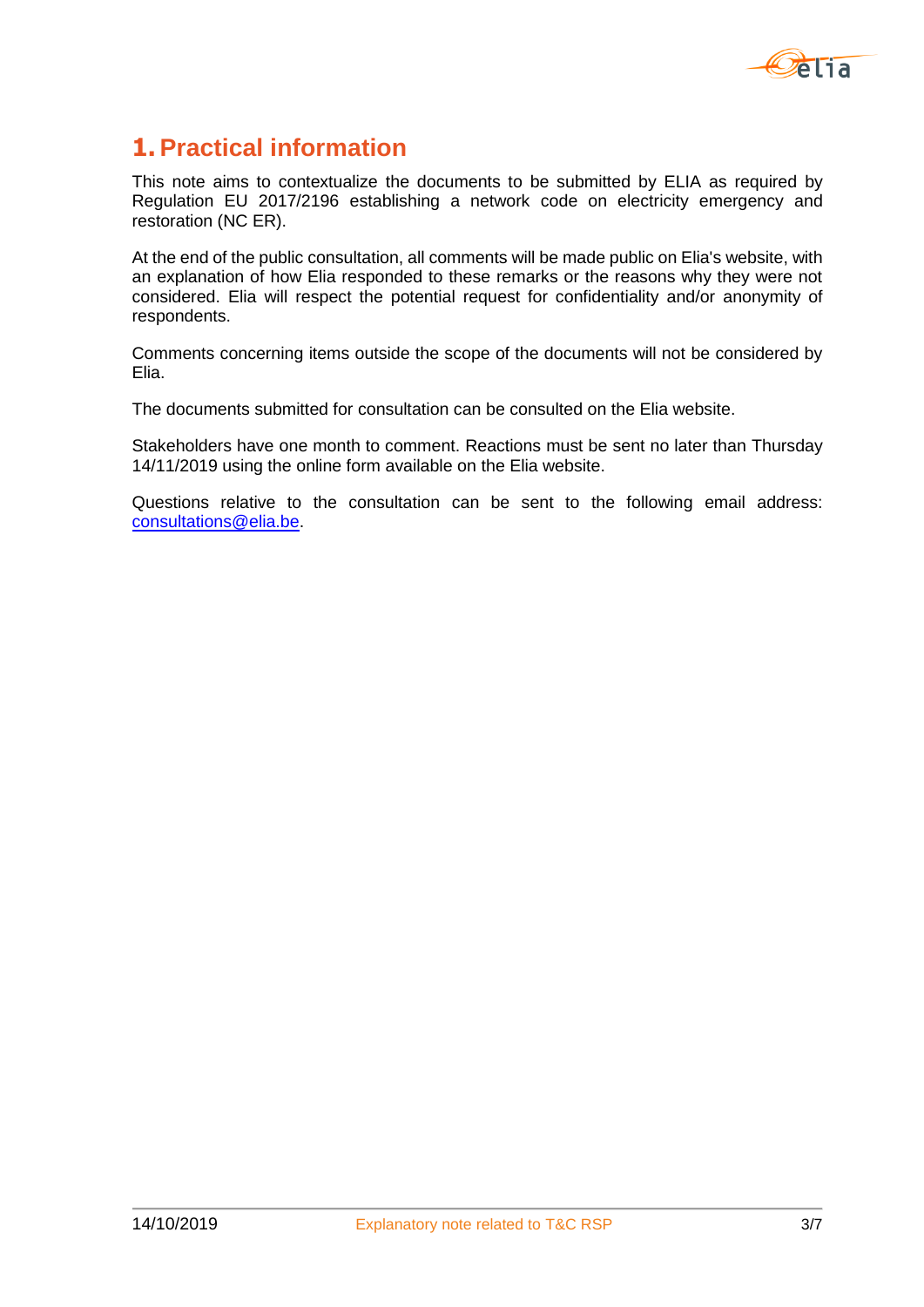

# **2. Introduction**

Regulation (EU) 2017/2196 establishes requirements for the management, coordination and operation of the network in the European Union in a state of emergency, blackout or restoration.

In accordance with this regulation, Elia makes available the Terms and Conditions for Restoration Service Providers on a contractual basis.

A first version of the Terms and Conditions to act as a Restoration Service Providers was submitted to the CREG for approval on December  $18<sup>th</sup>$ , 2018<sup>1</sup>. The CREG rejected this version in its decision [\(B\)1928.](https://www.creg.be/fr/publications/decision-b1928) The CREG made comments on this first proposal of the T&C RSP and asked Elia to re-submit an adapted proposal, after public consultation, according to those comments. The updated version is subject to this consultation.

This explanatory note gives a brief description of the main modifications brought by Elia and justifies the way these principles have been developed.

-

<sup>&</sup>lt;sup>1</sup> After public consultation for which information can be found on the [Elia website](https://www.elia.be/fr/consultations-publiques/20181005-ncer-public-consultation)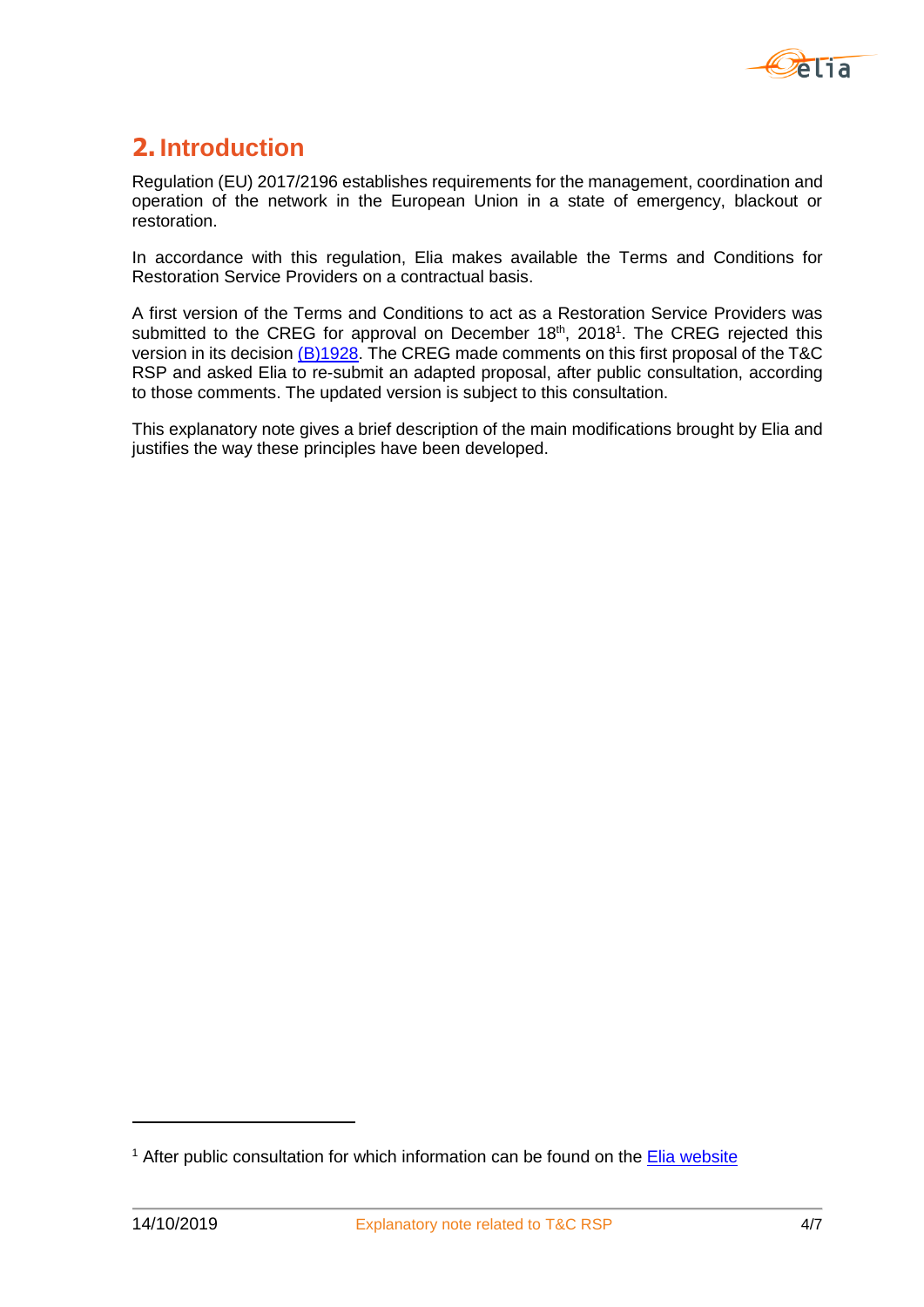

# **3. Terms and conditions for Restoration Service Providers explanation**

# **3.1. Structure of the T&C RSP**

The structure of the T&C RSP is modified according to CREG's comments. This new version of the T&C RSP is composed of the following parts:

- General Terms and Conditions containing the articles that are applicable for all ancillary services
- Specific Terms and Conditions for the Black-start contract containing the specificities of the Black-start service
- Annexes



# **3.2. Participation to the Restoration services**

#### **3.2.1. Compliancy with Art. 236 § 2 of the Federal Grid Code**

In application of Art. 236 § 2 of the Federal Grid Code, the RSP contract defines that the RSP can be the Grid User of a certain Restoration Facility or another party designated by the Grid User. Besides that, a specific template is foreseen in Annex 6 for the designation of the RSP by the Grid user.

Currently assets participating to the black-start service as the PGM(s) of a Restoration Facility have to be located behind one connection point to the Elia Grid. As described in the design note consulted [in 2018](https://www.elia.be/fr/consultations-publiques/20181005-service-de-reconstitution-) Elia intents to open, in the future design evolutions of the restoration services, the participation to the restoration services also to technical units located in Distribution Grid conform Art. 236§2 of the Federal Grid Code.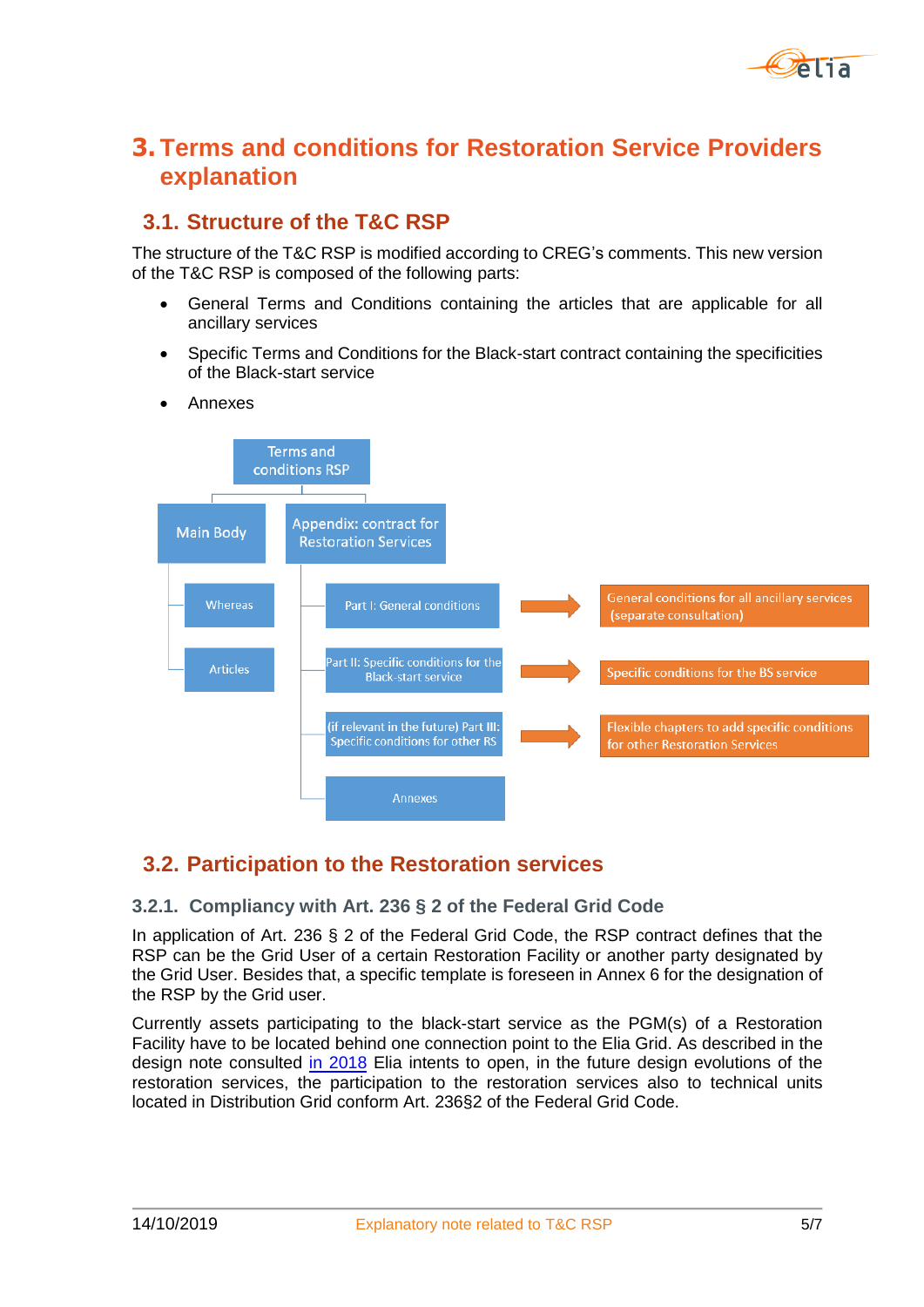

#### **3.2.2. CIPU contract**

The signature of a CIPU contract is required to participate to the black-start service because the outage planning, provided to Elia through CIPU procedures, is necessary for the availability control of each PGM participating to the black-start service. Although the signature of the CIPU contract is a pre-condition for the participation to the black-start service, any power plant can sign a CIPU contract with Elia in order to fulfill that condition for the participation to the black-start service. Therefore, the black-start service **is not limited to** units with a nominal power larger than 25MW.

Moreover, according to the Federal Grid Code, the RSP can be the Grid User or another party designated by him and is not limited to the CIPU Holder. The RSP contract foresees (in annex 6) situations where the RSP is the GU or another party (potentially different from the CIPU Holder). In case the Grid User designates an RSP different from the CIPU Holder/BRP the Grid User commits to transfer all the relevant information to those parties regarding the participation of its technical unit to the black-start service allowing those parties to fulfill their own obligations.

### **3.3. Test plan**

The Test Plan is elaborated by ELIA, taking into account the prescriptions of Commission Regulation (EU) 2017/2196 of 24 November 2017 establishing a network code on electricity emergency and restoration (NC ER). According to the NC ER, the test plan has to describe a.o. the modalities of the tests for the black-start service.

The test plan contains, among others, the modalities related to the organization and frequency of the tests for the restoration services. Hence, to avoid any overlap and conflict or competence between the T&C RSP and the Test Plan, the RSP contract refers to the test plan for the description of the tests. This Test Plan is consulted in parallel with the T&C RSP and will be submitted to the Minister for approval conform art. 259 of the Federal Grid Code and conform art. 4 (3) of the NC ER.

The applicable Test Plan will be annexed to the RSP contract at the moment of the signature.

# **3.4. Possibility of aggregation and geographical repartition of black-start units**

According to Art.4.4 of the NC ER, the following elements are defined in the RSP contract:

- The characteristics of the service to be provided;
- The geographical reparation of the black-start units according to the restoration plan in Art II.2.5
- The possibility of and conditions to aggregate PGMs to deliver the black-start service is in Art II.3.2.

### **3.5. Introduction of Restoration facilities with a limited Energy Reservoir**

The notion of Limited Energy Reservoir Restoration Facility has been introduced to distinguish the Restoration Facilities that have constraints on the energy they can supply during a black-out (due to fuel supply or energy content) and the Restoration Facilities without energy limits.

For these specific Limited Energy Reservoir Restoration Facilities, an energy threshold has to be determined together with Elia according to the role of the Restoration Facility in the